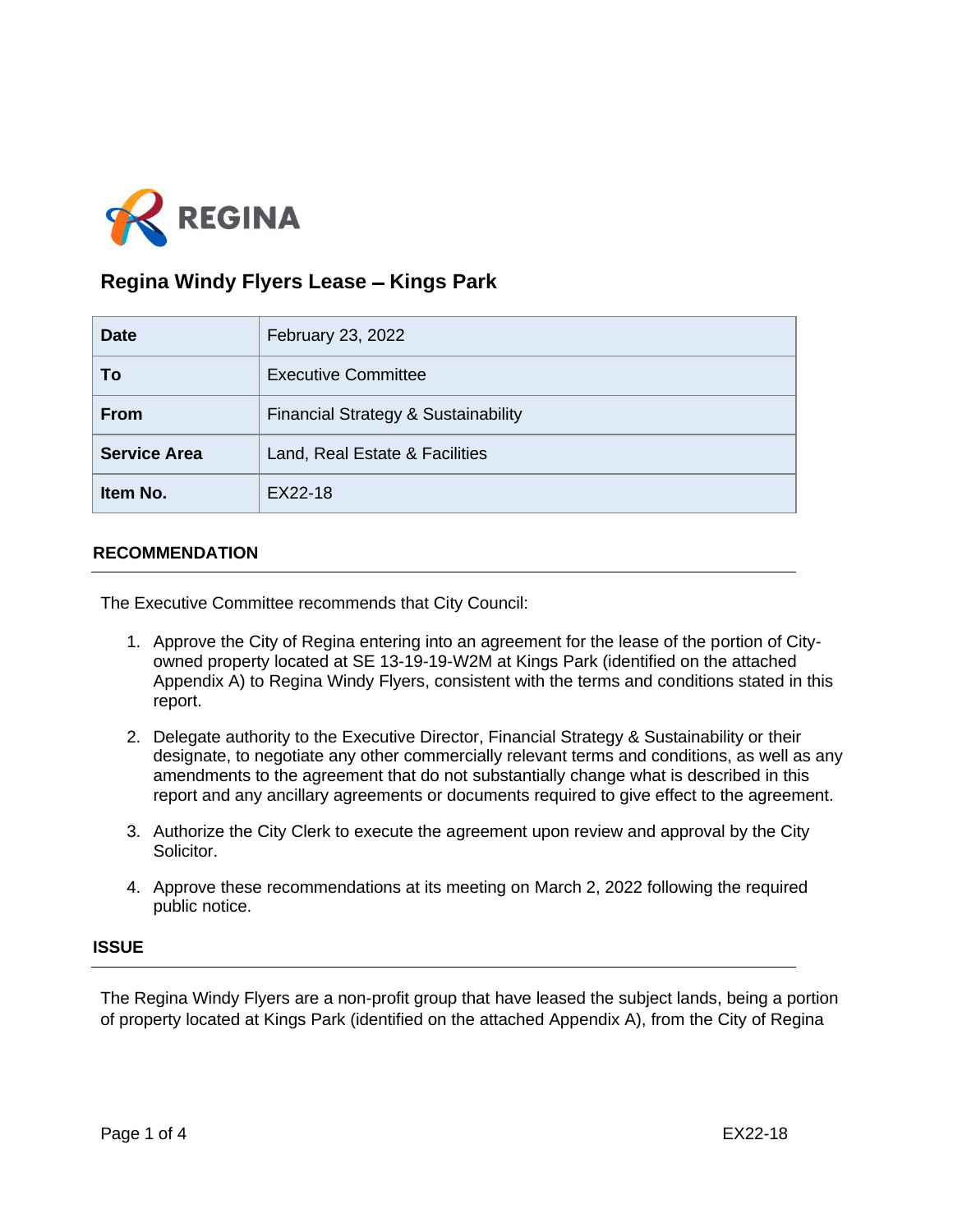(City) since 1994. Their previous lease expired on December 31, 2021. The group has requested a new lease.

When considering the lease of City-owned property, standard procedure for Administration is to ensure that the property is made publicly available and leased at market value. In this lease, the land is being provided without a public offering, which requires City Council approval. It is recommended that City Council approve the City entering into a lease agreement with the Regina Windy Flyers for this space.

#### **IMPACTS**

## **Financial Impacts**

The lease area contains infrastructure built and installed by the Regina Windy Flyers that is specific to their use. This land is not currently developable, therefore, has limited revenue opportunities. It could be utilized for hay or grazing land, with revenues from those activities estimated to be less than the proposed annual lease rate of \$1,000. The proposed agreement of \$1,000 annually is an increase of \$325 from the Windy Flyers' previous lease rate. The lessee would also be responsible for insurance, as well as the maintenance and operations of the property including any property tax assessed by and payable to the RM.

#### **Environmental Impacts**

City Council set a community goal for the City of achieving net zero emissions and sourcing of net zero renewable energy by 2050. In support of this goal, City Council asked Administration to provide energy and greenhouse gas implications of recommendations so that City Council can evaluate the climate impacts of its decisions. The recommendations in this report have limited direct impacts on energy consumption and greenhouse gas emissions.

# **OTHER OPTIONS**

The City could choose to not lease the property and or lease the land for hay or grazing. This is not recommended as the Regina Windy Flyers have occupied the area since 1994 and completed numerous improvements to the land that are specific to the operation of their club including the installation of a small runway to be used exclusively by radio-controlled model airplanes.

#### **COMMUNICATIONS**

Public notice is required for City Council to approve the lease of City-owned property without public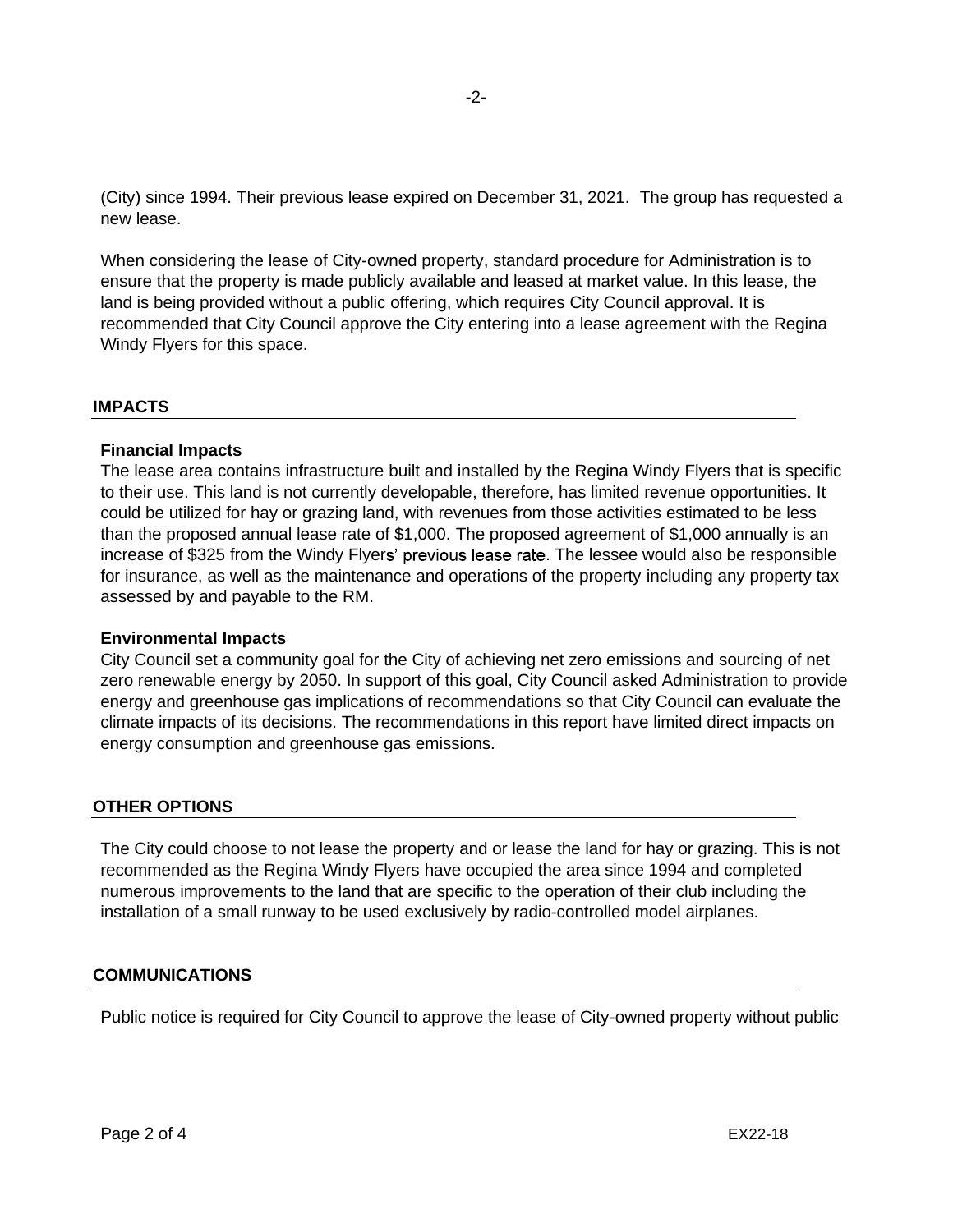offering. Notice regarding this proposal has been advertised in accordance with *The Public Notice Policy Bylaw, 2020*.

The Regina Windy Flyers will be informed of any decisions of the Executive Committee and City Council.

## **DISCUSSION**

The Kings Park area is home to a number of non-profit organizations including The Regina Auto Racing Club, The Regina And Area Motocross Club, The South Sask Kart Club and The Regina Windy Flyers, which have benefited from the use of City owned land located in the RM. The Regina Windy Flyers is a non-profit corporation that promotes the use of radio-controlled model airplanes. They have leased the lands from the City since 1994 and have made multiple improvements to the land to make it suitable for their use. The City has not received concerns with the operation of the property under its current use.

The Windy Flyers' most recent lease was approved by City Council in 2011 for 10 years. In 2017, a subsequent amendment was approved by City Council to expand their lease area from 30 acres to the current 35 acres in order to provide for a better flight path for the club. The proposed agreement may be cancelled by either party upon 30 days written notice to the other party.

The subject area is approximately 35 acres in size and the proposed lease is for 10 years. The proposed lease rate is \$1,000 plus GST annually which is considered market value for this property. The lessee will also be responsible for all property tax assessed on the property by the RM, as well as the ongoing operation and maintenance of the lands.

Administration is recommending approval of the lease.

#### **DECISION HISTORY**

In January 2001, City Council considered and approved a new lease of the lands for a five-year term with one option to renew for an additional five years.

In September 2011, City Council considered and approved the current lease of the lands on a tenyear term that is set to expire on December 31, 2021.